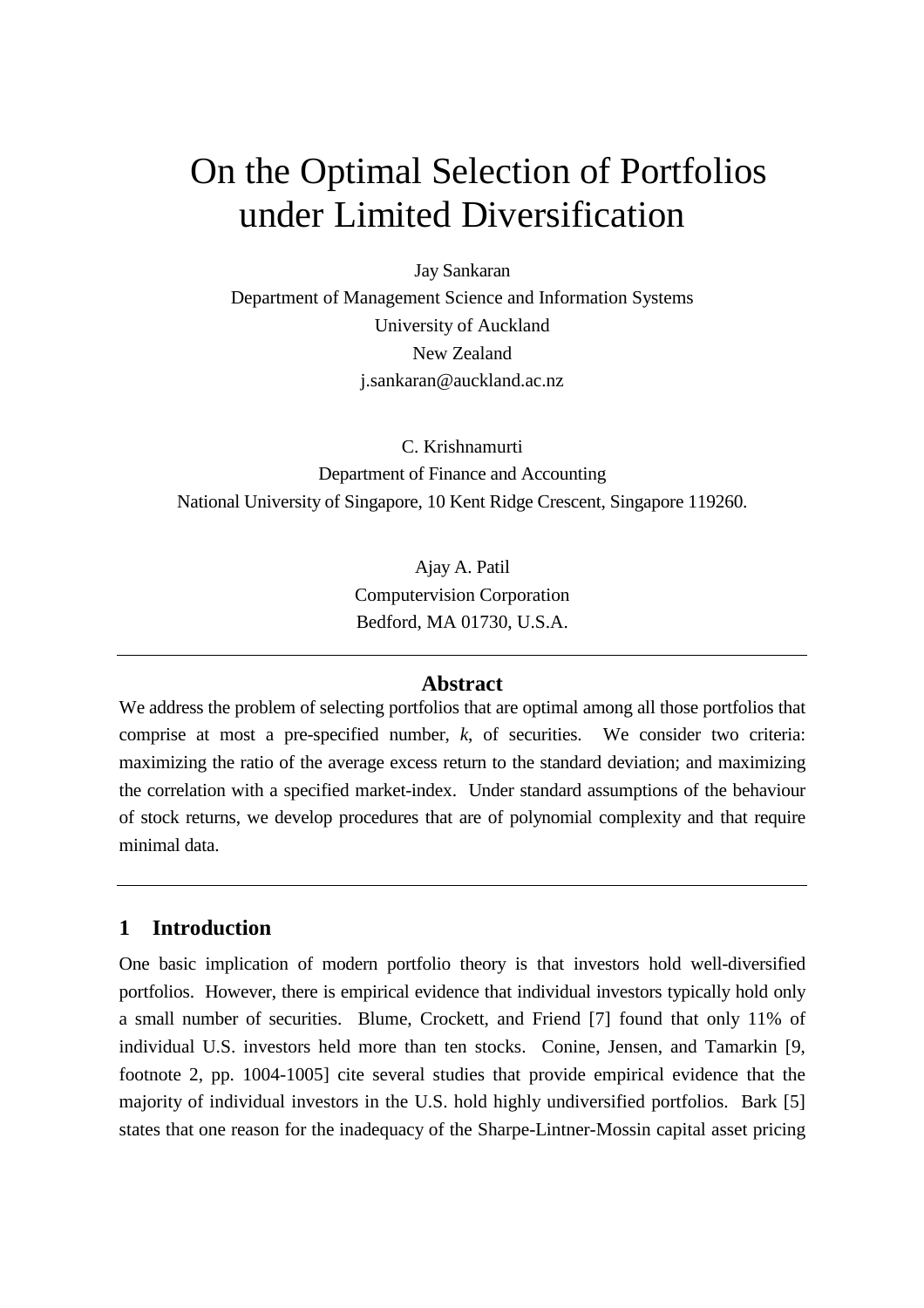model in the Korean stock market is that the portfolios of Korean investors are also highly undiversified.

The absence of diversification has also been observed with regard to index-tracking portfolios. Rudd [26] provides evidence which indicates that the majority of American index funds do not actually hold all the stocks in the chosen index - some of them hold as little as 35 stocks to match the 500-stock S&P 500 index.

Market imperfections such as fixed transaction costs provide one explanation for the prevalence of undiversified portfolios. Indirect transaction costs, such as the cost of analyzing securities, also militate against diversification; a small investor who chooses to invest in only a limited number of securities can devote more attention to the individual behavior of those securities and their mean-variance characteristics. Moreover, there is evidence [16, 18, 19] that diversification beyond 8-10 securities may not be worthwhile provided these securities are chosen not randomly but through a systematic, optimum-seeking procedure. Citing Szegö [30], Sengupta and Sfeir [27] observe that it may be superfluous to enlarge the number of securities in a portfolio beyond a limit because the variance-covariance matrix of the returns on the securities in a portfolio that has a large number of securities tends to conceal significant singularities or near-singularities.

## **2 Problem Definition**

We consider two related problems in optimal portfolio selection. The first, referred to as P1, is to find portfolios that are mean-variance efficient and that comprise at most a pre-specified number of securities. The second problem, referred to as P2, is to find portfolios that optimally track a specified market-index among all those portfolios that contain at most a prespecified number of securities and whose average returns equal the average return on the index. We determine the efficiency of tracking by measuring the correlation coefficient between the returns on the chosen market index and the returns of the market-tracking portfolio.

## **3 Existing Algorithms for P1 and P2 and Variants Thereof**

Mao [22] and Jacob [19] formally address P1 but develop their selection procedures under somewhat restrictive assumptions and rather high degrees of approximation. For instance, to compute the number of securities that optimally trades-off diversification against (fixed) transaction costs, Mao assumes that both the average excess return over the riskless rate and the standard deviation of the return are the same for all the securities in the portfolio. Further, for selecting the best portfolio among those that comprise a pre-specified number of securities, he assumes that for all of these portfolios, the nonsystematic risk is fully diversified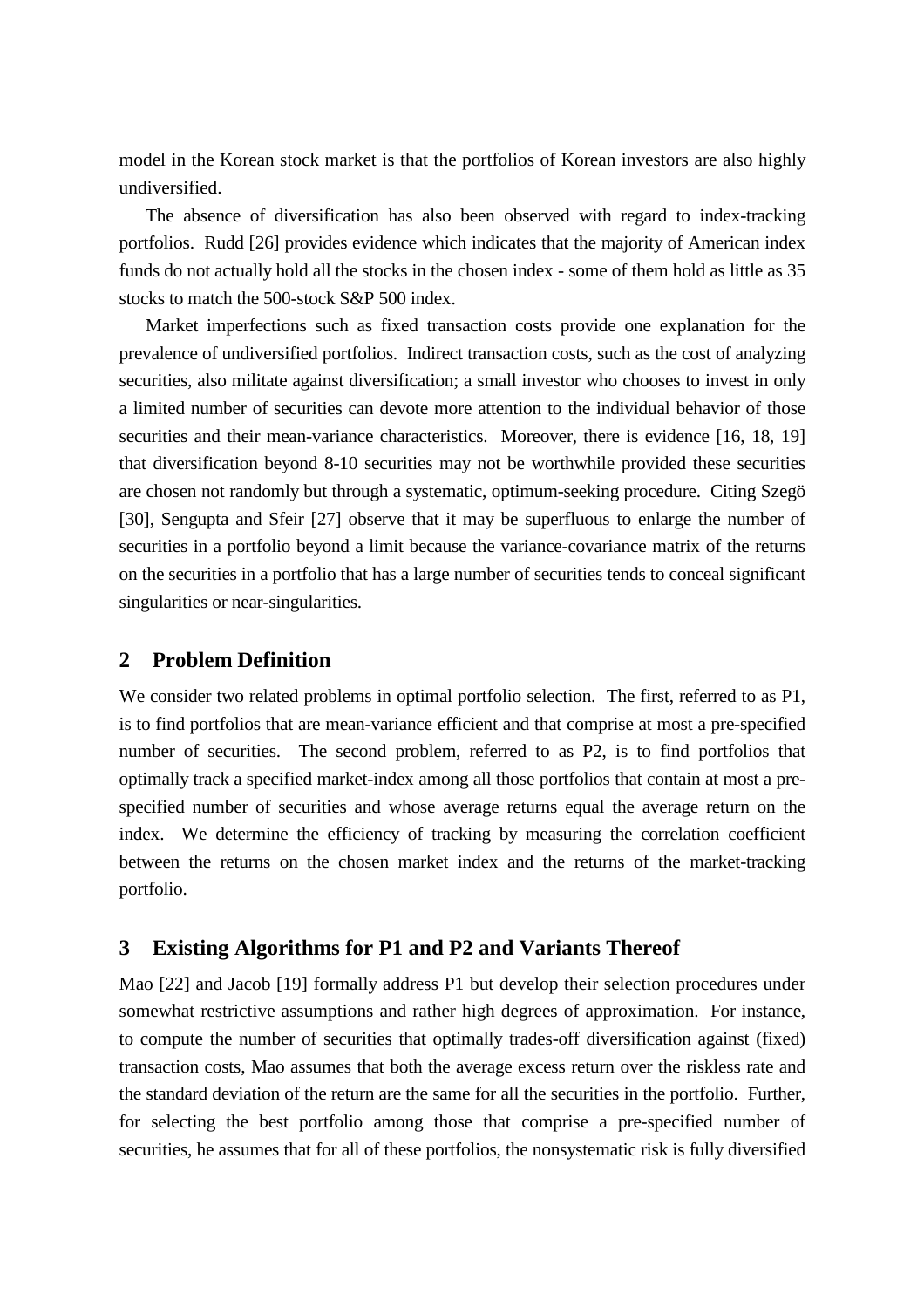away. Jacob assumes that the weights for the securities in the investor's portfolio are all equal to each other. She also linearizes portfolio risk in terms of the weights.

For the problem of determining mean-variance efficient portfolios under the single-index model [28] of security returns and an upper limit on the number of stocks, Faaland [17] develops an algorithm based on integer programming, which is bettered by the implicit enumeration algorithm of Blog et al. [6]. Cooper and Farhangian [11] develop a dynamic programming approach for an extension of this problem that incorporates fixed costs of transaction.

Assuming that the capital asset pricing model [21, 24, 29] holds, Brennan [8] presents an algorithm for determining the optimal number of securities under fixed transaction costs. However, the validity of that assumption in the presence of fixed transaction costs has been questioned [25]. Patel and Subrahmanyam [25] develop an efficient algorithm for the problem under the assumption that the correlation coefficient is the same for all pairs of securities [12, pp. 168-169]. Aneja, Chandra, and Gunay [4] show how the average pairwise correlation coefficient can be efficiently estimated using a portfolio approach.

We are not aware of more recent algorithms for P1 or any of its variants. Nevertheless, simple ranking procedures akin to the well-known EGP algorithms [13, 14, 15] continue to be developed for selecting mean-variance efficient portfolios in *other* contexts such as restricted short-selling [2, 3] and institutional norms for short-selling [20].

Procedures for P2 or variants thereof have been propounded by Adcock and Meade [1], Connor and Leland [10], Meade and Salkin [23], and Rudd [26] among others; however, they use optimization only to the extent of determining the portfolio weights for a pre-selected set of securities. Thus, for instance, in one of their procedures, Meade and Salkin [23] randomly sample a small number of stocks, and then use quadratic programming to determine the optimal portfolio weights.

## **4 The Results**

To formally present the problems and algorithms, we employ the following notation.

- *n*: The number of securities in the universe.
- N: The set of securities in the universe; thus,  $N = \{1, \ldots, n\}$ .
- *k*: A pre-specified upper limit on the number of securities in the portfolio ( $1 \le k \le n$ ).
- $x_i$ : The weight of security i,  $i = 1,...,n$ .
- R: The rate of return on the riskless asset.
- $R_i$ : The expected rate of return on security i,  $i = 1,...,n$ .
- $s_i$ : The standard deviation of the rate of return on security i,  $i = 1,...,n$ .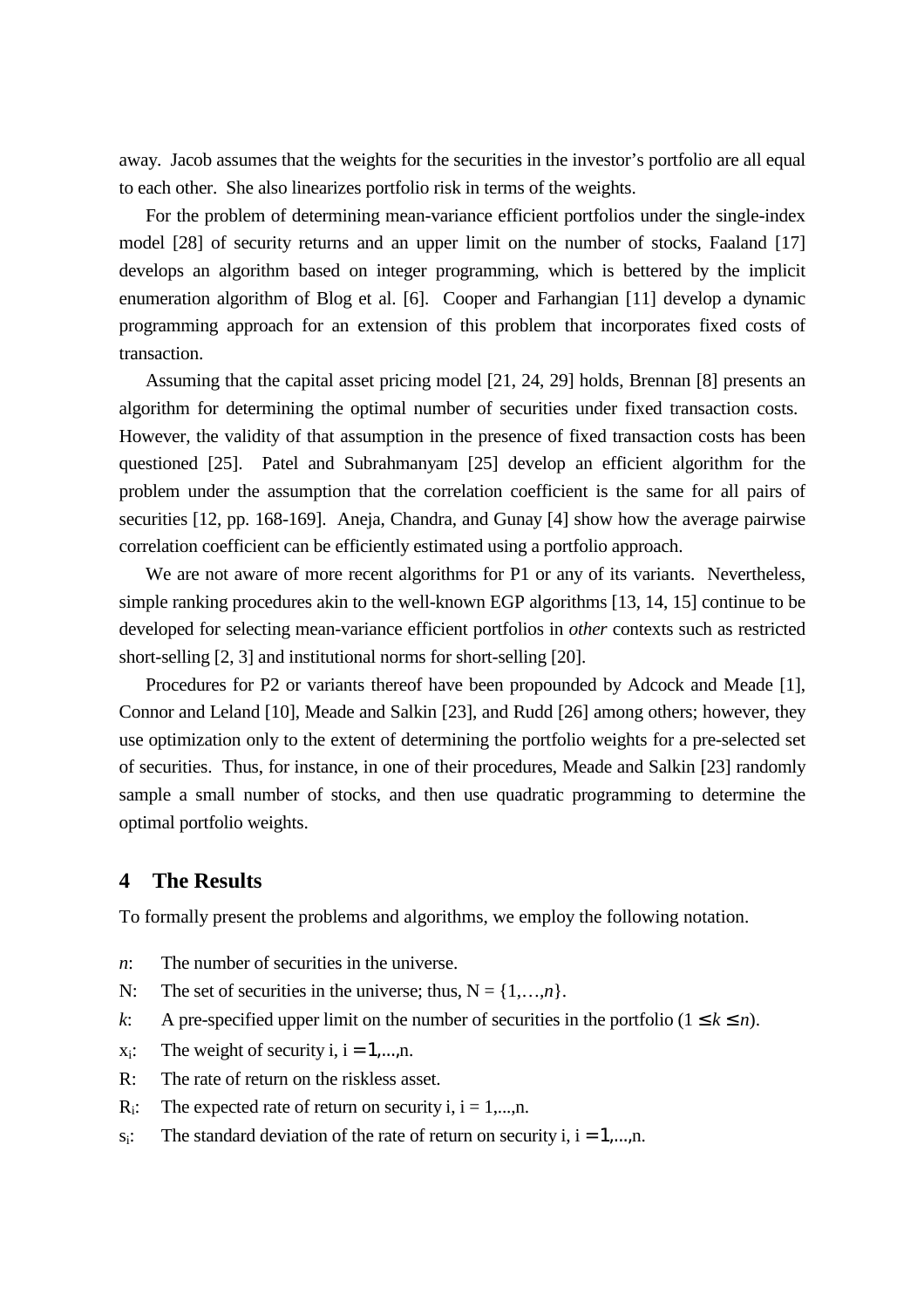- b<sub>i</sub>: The ratio of the average excess return to the standard deviation of security i,  $i = 1,...,n$ ; thus,  $b_i = (R_i - R)/s_i$ .
- p: An estimate of the average correlation coefficient of any pair of security returns (we assume that p is non-negative). The assumption of non-negativity for p would appear to be very mild because a negative value of p would imply that the variance of an equally-weighted portfolio with, say, m securities, is negative for sufficiently large values of m (see, for instance, [12, p. 60]).

#### **4.1 Problem P1**

Under the assumption of constant pairwise correlations, P1 may be formulated as:

$$
\text{Maximize} \frac{\sum_{i=1}^{n} (R_i - R).x_i}{\sqrt{\sum_{i=1}^{n} s_i^2 x_i^2 + p. \sum_{i=1}^{n} \sum_{\substack{j=1 \ j \neq i}}^{n} s_i s_j x_i x_j}}
$$

*such that*

at most *k* of  $\{x_i: i = 1,...,n\}$  are non-zero, and if short-selling is disallowed, then  $x_i \ge 0$  for  $i = 1,...,n$ .

In the maximand, the numerator is the excess return on the portfolio while the denominator is the standard deviation of the return on the portfolio; by varying the riskless rate of return, R, we can generate the mean-variance-efficient frontier. We assume that for any given value of R, the *n* stocks in the universe are numbered in descending order of  ${b_i: i}$  $= 1,...,n$ .

If short-selling is allowed, then the set of stocks to select is of the form  $\{1, \ldots, t, n-k+t+1,$ ..., n}, where  $0 \le t \le k$ . Thus, the correct algorithm is to evaluate the k+1 portfolios and choose the best among them.

If short-selling is not allowed, then the correct algorithm is, quite simply, to execute the well-known EGP ranking algorithm until *k* securities are included. We also establish that the optimal objective value of the above problem increases with  $k$ , but at a decreasing rate; in other words, the marginal benefit from diversification decreases with the number of stocks in the portfolio.

#### **4.2 Problem P2**

The problem, P2, is to find a portfolio:

- (i) which uses at most *k* securities from the universe of n stocks;
- (ii) whose expected return equals that on the given market-index; and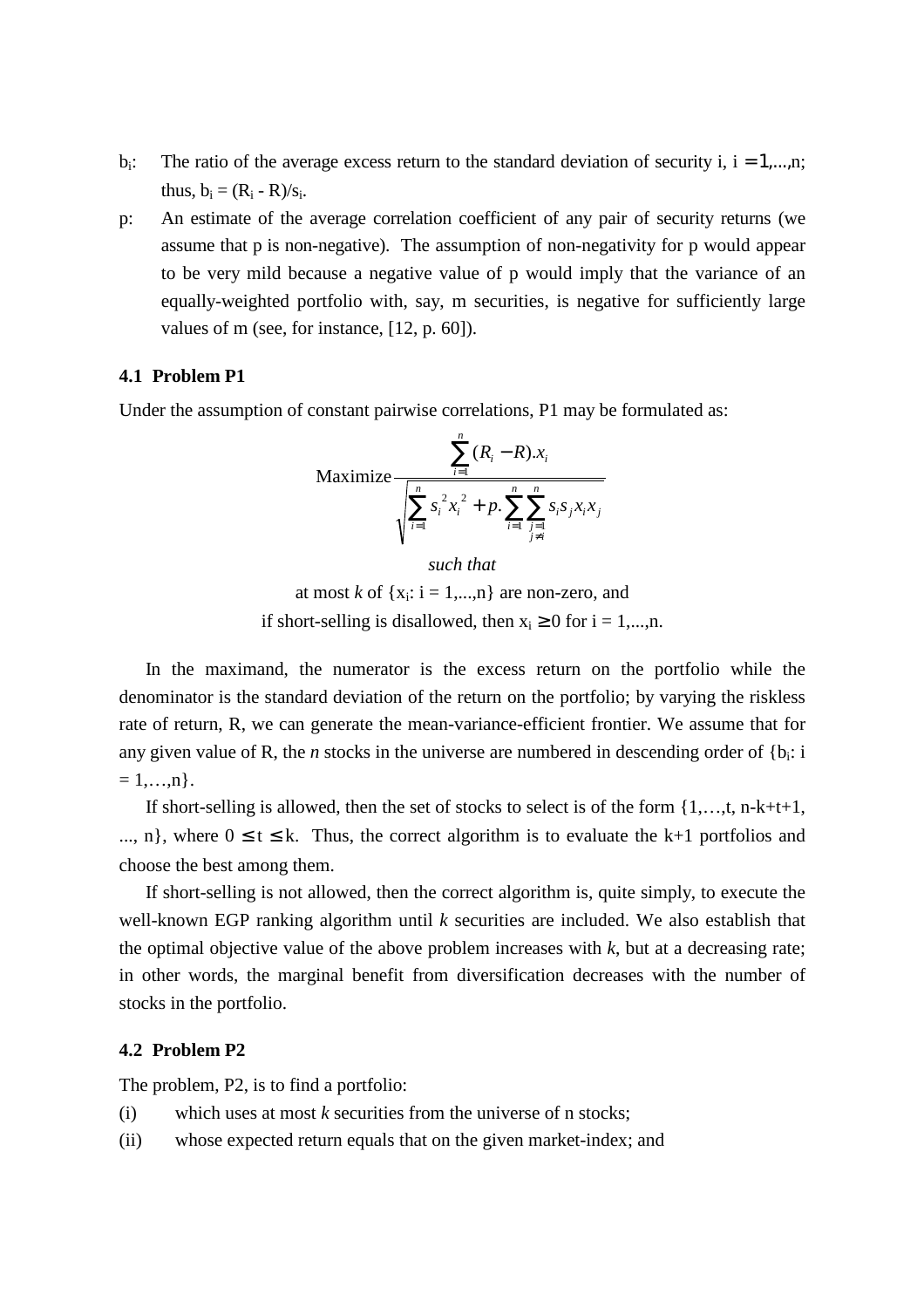(iii) whose return has the greatest correlation with that on the index, among all portfolios that satisfy conditions (i) and (ii).

For formalizing the problem and presenting the results, we introduce some additional notation:

- $X_i$ : The investment (not the weight) in security i.
- $\pi$ : The correlation of the return on security i with that on the market-index.
- sp: The standard deviation of portfolio return.

Assuming the presence of a riskless asset, P2 can be transformed to:

Min  $(s_p)^2$  such that at most *k* from among  ${X_i: i = 1,...,n}$  are non-zero, and if short-selling is disallowed, all of  $\{X_i: i = 1,...,n\}$  are non-negative.

We assume that stocks are numbered in descending order of correlation with the index.

Under the single-index model of stock returns, the correct algorithm is to pick stocks in descending order of correlation (if short-selling is allowed, we use the absolute values of the correlations) until the limit, *k*, is reached. We can readily establish that regardless of whether or not short-selling is allowed, the benefit from diversification decreases with the pre-specified upper limit on the number of stocks in the portfolio.

Under the assumption of constant pairwise correlations, the following results apply.

- (a) If short-selling is allowed, then the set of stocks to select is of the form  $\{1,...,t, n$ k+t+1, ..., n}, where  $0 \le t \le k$ . Thus, the correct algorithm is to evaluate the k+1 portfolios and choose the best among them.
- (b) If short-selling is disallowed, the correct procedure is to execute the EGP algorithm (on  $\{\pi_i: i = 1,...,n\}$  rather than  $\{b_i: i = 1,...,n\}$  until k securities are included. In this case, we can establish that diversification yields diminishing returns (no pun intended).

A potential problem in applying the above procedures is that under constant pairwise correlations, the estimated  $(n+1)x(n+1)$  variance-covariance matrix (involving the *n* securities and the market-index) may not be positive definite.

#### **5 Summary of Findings**

We have presented algorithms for selecting `small' portfolios (namely, those that contain at most a pre-specified number of securities) under two different objective criteria. The first is to maximize the ratio of excess return to standard deviation (and thereby, generate the meanvariance-efficient frontier), while the second is to maximize the correlation with a given market-index – the corresponding problems are referred to as P1 and P2 respectively.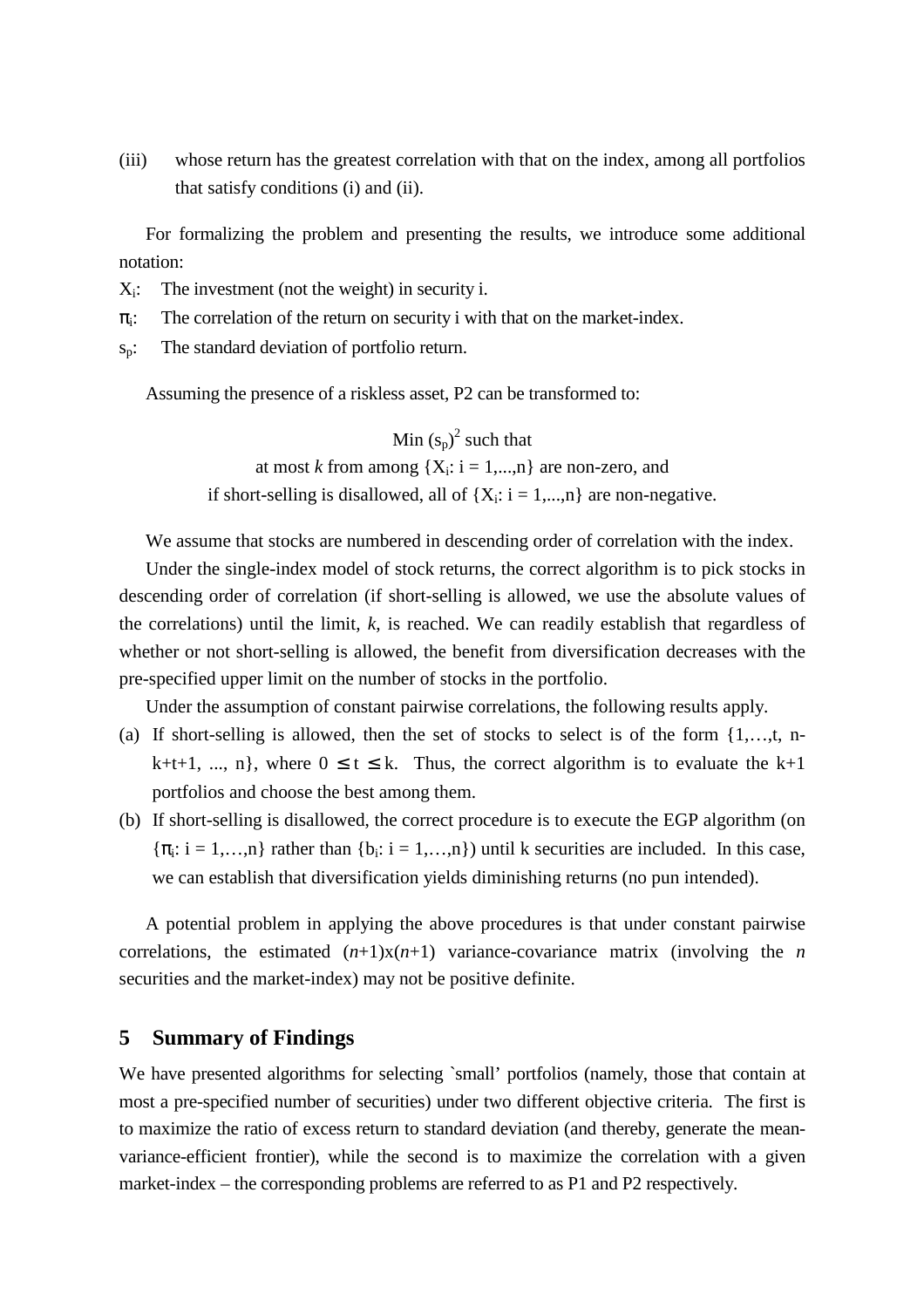Under the assumption of constant pairwise correlations, exact and efficient (polynomial) procedures exist for both P1 and P2 regardless of whether or not short-selling is allowed. Further, P2 can also be efficiently solved under the single-index model of stock returns for both the cases (i.e., short-selling allowed and short-selling disallowed).

It is important to emphasize that the requirements in terms of both data and computing power are minimal for the algorithms presented herein. Moreover, empirical results on data from the Korean stock exchange suggest that the optimal portfolio weights are neither too large nor too small.

Future research could explore problems P1 and P2 under more general correlation structures. Under the single-index assumption, P1 is NP-hard; thus, the single-index case might need enumeration. At least in the case when short-selling is disallowed, both lower and upper bounds on the optimal objective value of any node in the enumeration tree can be obtained through the results of the paper.

#### **References**

- [1] C.J. Adcock, N. Meade, *A Simple Algorithm to Incorporate Transactions Costs in Quadratic Optimisation*, European Journal of Operational Research, 79 (1994), pp 85-- 94.
- [2] G.J. Alexander, *Short Selling and Efficient Sets*, Journal of Finance, 48 (1993), pp 1497--1506.
- [3] G.J. Alexander, *Efficient Sets, Short-Selling, and Estimation Risk*, Journal of Portfolio Management, 21 (1995), pp 64--73.
- [4] Y.P. Aneja, R. Chandra, E.A. Gunay, *A Portfolio Approach to Estimating the Average Correlation Coefficient for the Constant Correlation Model*, Journal of Finance, 44 (1989), pp 1435--1438.
- [5] H.K. Bark, *Risk, Return, and Equilibrium in the Emerging Markets: Evidence from the Korean Stock Market*, Journal of Economics and Business, 43 (1991), pp 353--362.
- [6] B. Blog, G. van der Hoek, A.H.G. Rinnooy Kan, G.T. Timmer, *The Optimal Selection of Small Portfolios*, Management Science, 29 (1983), pp 792--798.
- [7] M.E. Blume, J. Crockett, I. Friend, *Stock Ownership in the United States: Characteristics and Trends*, Survey of Current Business, 54 (1974), pp 16--40.
- [8] M.J. Brennan, *The Optimal Number of Securities in a Risky Asset Portfolio when there are Fixed Costs of Transacting: Theory and some Empirical Results*, Journal of Financial and Quantitative Analysis, 10 (1975), pp 483--496.
- [9] T.E. Conine, Jr., O.W. Jensen, M. Tamarkin, *On Optimal Production and the Market to Book Ratio given Limited Shareholder Diversification*, Management Science, 35 (1989), pp 1004--1013.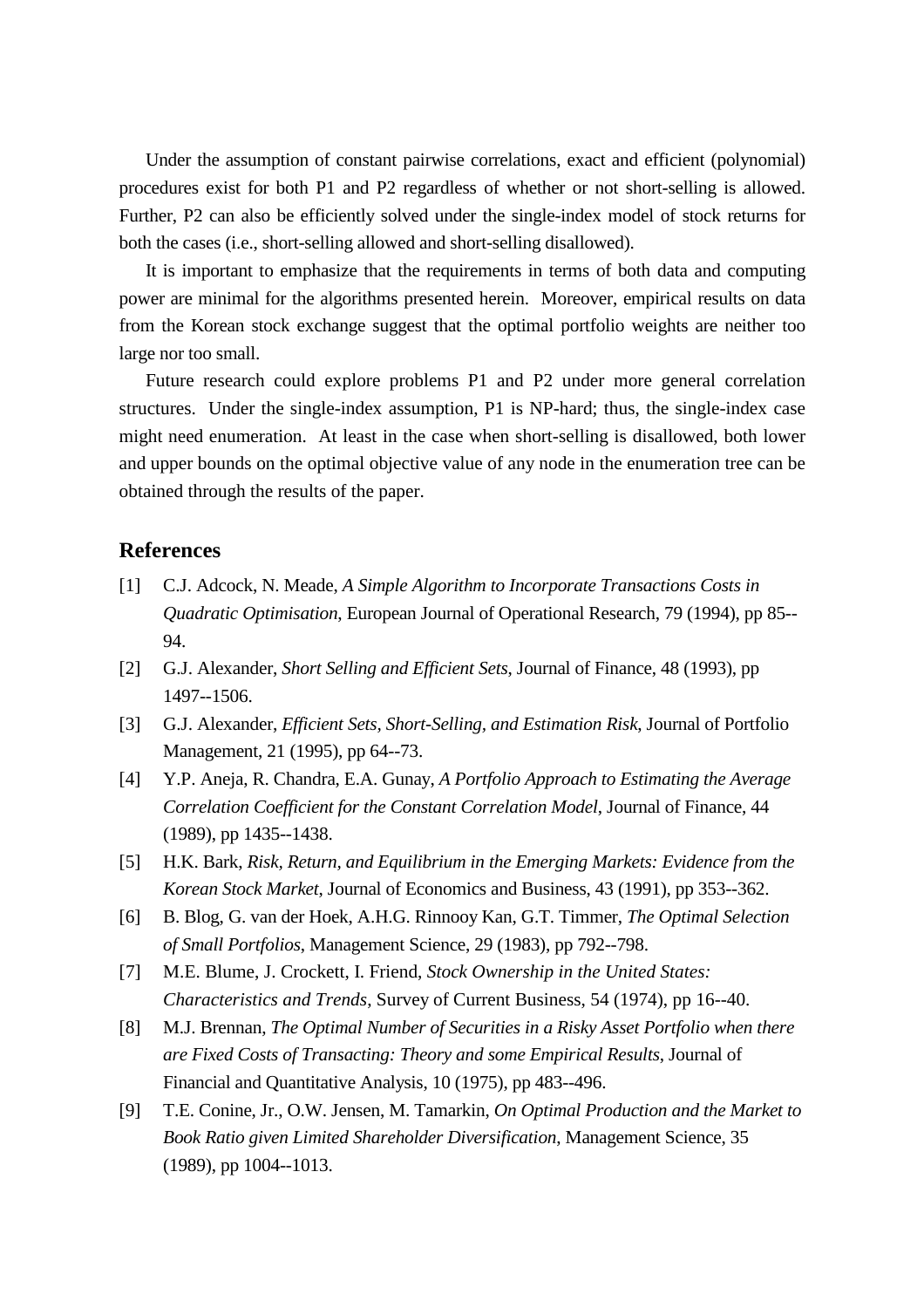- [10] G. Connor, H. Leland, *Cash Management for Index Tracking*, Financial Analysts Journal, 51 (1995), pp 75--80.
- [11] M.W. Cooper, K. Farhangian, *An Integer Programming Algorithm for Portfolio Selection with Fixed Charges*, Naval Research Logistics Quarterly, 29 (1982), pp 147-- 150.
- [12] E.J. Elton, M.J. Gruber, *Modern Portfolio Theory and Investment Analysis* (fifth edition), John Wiley & Sons, New York (1995).
- [13] E.J. Elton, M.J. Gruber, M.W. Padberg, *Simple Criteria for Optimal Portfolio Selection*, Journal of Finance, 31 (1976), pp 1341--1357.
- [14] E.J. Elton, M.J. Gruber, M.W. Padberg, *Simple Rules for Optimal Portfolio Selection: The Multi Group Case*, Journal of Finance, 32 (1977), pp 329--345.
- [15] E.J. Elton, M.J. Gruber, M.W. Padberg, *Simple Criteria for Optimal Portfolio Selection: Tracing out the Efficient Frontier*, Journal of Finance, 33 (1978), pp 296-- 302.
- [16] J.L. Evans, S.H. Archer, *Diversification and the Reduction of Dispersion: An Empirical Analysis*, Journal of Finance, 29 (1968), pp 761--767.
- [17] B.H. Faaland, *An Integer Programming Algorithm for Portfolio Selection*, Management Science, 20 (1974), pp 1376--1384.
- [18] L. Fisher, J.H. Lorie, *Some Studies of the Variability of Returns on Investments in Common Stocks*, Journal of Business, XLIII (1970), pp 99--134.
- [19] N. Jacob, *A Limited-Diversification Portfolio Selection Model for the Small Investor*, Journal of Finance, 29 (1974), pp 847--856.
- [20] C.C.Y. Kwan, *Optimal Portfolio Selection under Institutional Procedures for Short Selling*, Journal of Banking & Finance, 19 (1995), pp 871--889.
- [21] J. Lintner, *The Valuation of Risk Assets and the Selection of Risky Investments in Stock Portfolios and Capital Budgets*, Review of Economics and Statistics, 51 (1965), pp 13-- 37.
- [22] J.C.T. Mao, *Essentials of Portfolio Diversification Strategy*, Journal of Finance, 25 (1970), pp 1109--1131.
- [23] N. Meade, G.R. Salkin, *Index Funds - Construction and Performance Measurement*, Journal of the Operational Research Society, 40 (1989), pp 871--879.
- [24] J. Mossin, *Equilibrium in a Capital Asset Market*, Econometrica, 34 (1966), pp 768-- 783.
- [25] N.R. Patel, M.G. Subrahmanyam, *A Simple Algorithm for Optimal Portfolio Selection with Fixed Transaction Costs*, Management Science, 28 (1982), pp 303--314.
- [26] A. Rudd, *Optimal Selection of Passive Portfolios*, Financial Management, 9 (1980), pp 57--66.